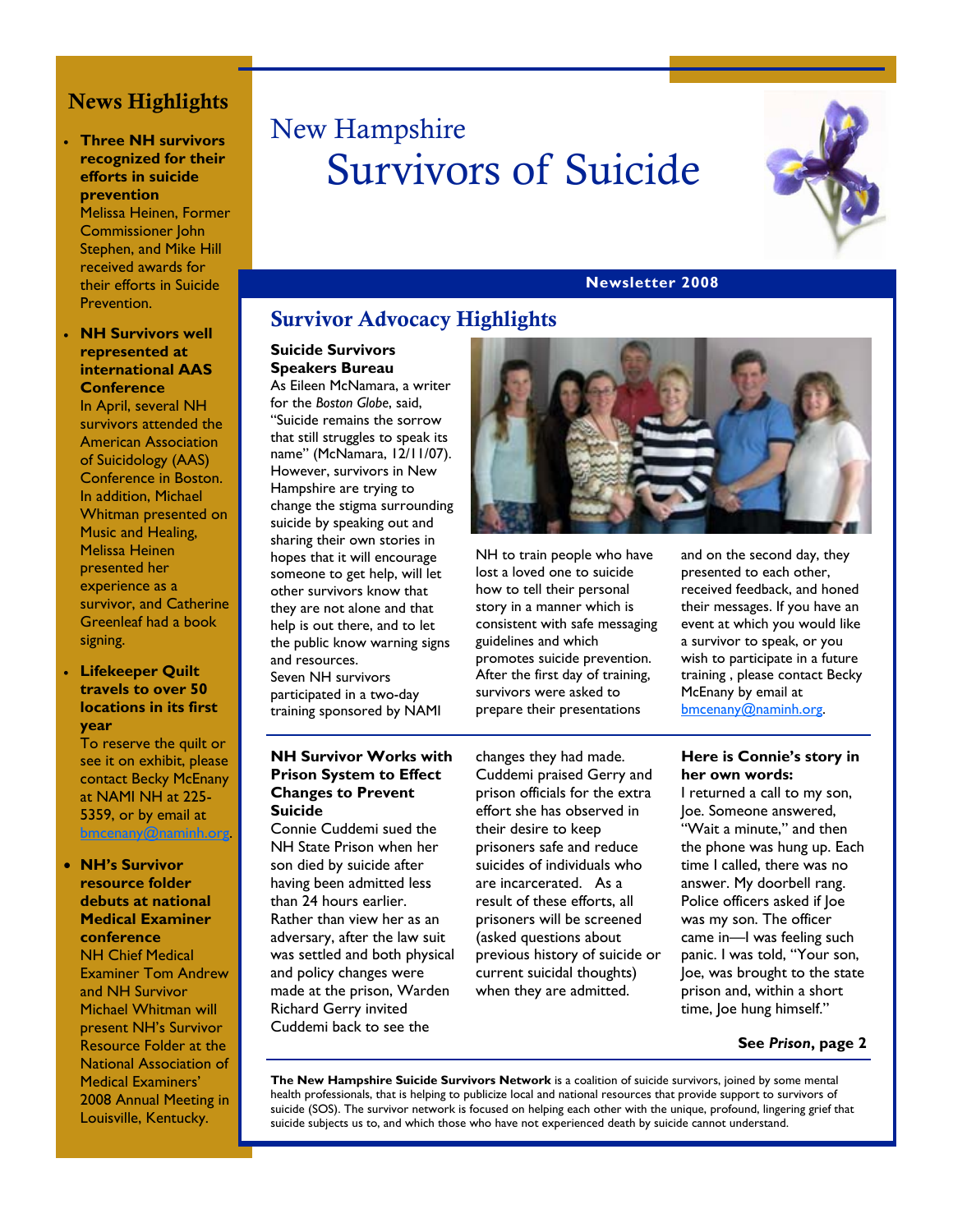*"I am a survivor. Changes are happening in Joe's name. It feels wonderful to make changes. I am not finished."* 

> *~Connie Cuddemi*

# Survivor Advocacy Highlights (continued)

#### **Prison**

**(continued from page 1)**  I was crying-the pain was unbearable-many downs and a few ups. Time sadly went on…

Strength, time to check on terms I made with the prison to never have this happen again. The area where Joe died has been completely reconstructedeliminating hazards and adding cameras so the staff can see the area. Intake staff is now using screening protocols and taking mental health classes. I was asked to write a letter

to the class for prison intake staff about my son's death, which was horrific. The safety issues were not in place. I am hopeful that these classes will keep them updated on all the positive ways to help the men, understand mental health disorders, and learn about effective medications. The Mental Health Department will [inform] the staff of any new safety information. Seeing these changes has lifted the terror from my mind. I feel wonderful helping to bring about these changes.

Joe had bipolar Illness. I miss him every day. But what is happening now in his name will keep everyone informed and safe. Prison staff is learning to look at the prisoners coming in to intake as people with many mental health issues. Safety for all.

I am a survivor. Changes are happening in Joe's name. It feels wonderful to make changes. I am not finished.

> Submitted by Connie Cuddemi

#### **WMUR Suicide Prevention PSAs Feature Local Survivors**

In a collaborative effort with the Communications Committee of the NH Suicide Prevention Council, WMUR Channel 9 developed and aired two suicide prevention Public Service Announcements (PSAs) last fall. One of the PSAs featured NH survivors Wayne and

Marie Gagnon speaking about the death of their son, Joe, and encouraging help seeking and recognizing warning signs. To view the PSAs on the web, please go to http://www.naminh.org/ SuicidePreventionPSAs.php.

#### **Survivors Provide Testimony to Support SB 390 and SB 359**

Two bills that will have significant positive impact on suicide prevention efforts in New Hampshire were recently signed into law by Governor Lynch. SB 390, sponsored by Senator Kathleen Sgambati, will legislatively establish a state Suicide Prevention Council. With moving testimony from

Representative Roger Wells and others, SB 390 passed both the House and Senate, and was signed by the governor on June 26. SB 359, relative to health curriculum for schools, has been amended (thanks to Rep. Wells) to require schools to include suicide prevention as part of their health education for high school students. SB 359 was signed by the governor on June 24.

#### **NH National Guard adopts funeral policy for suicide deaths**

Kenneth Clark, the NH National Guard Adjutant General, recently adopted a policy which will insure that soldiers and veterans who die by suicide will receive military funeral honors. The policy clarifies existing military policies to insure that military funeral honors are "given based

out of respect for the service rendered, not out of the nature of the soldier or airman's death."

The policy adoption followed a briefing paper developed by Chaplain (LTC) Wayne Santos of the NH National Guard with technical assistance provided by Ken Norton, Director of NAMI NH's Frameworks Suicide Prevention Project. The paper also detailed the

importance of providing appropriate supports to family and colleagues following a suicide death (postvention). The briefing paper was circulated across the country among chaplains and others working in suicide prevention roles for the National Guard and, as a result of the positive response which the briefing paper received, Chaplain Santos and Ken Norton were

asked to do a brief presentation on suicide and Military Funeral Honors and Postvention at the Department of Defense Suicide Prevention Conference in San Diego. The Frameworks Project is continuing to work with the NH National guard to develop its suicide prevention and postvention efforts.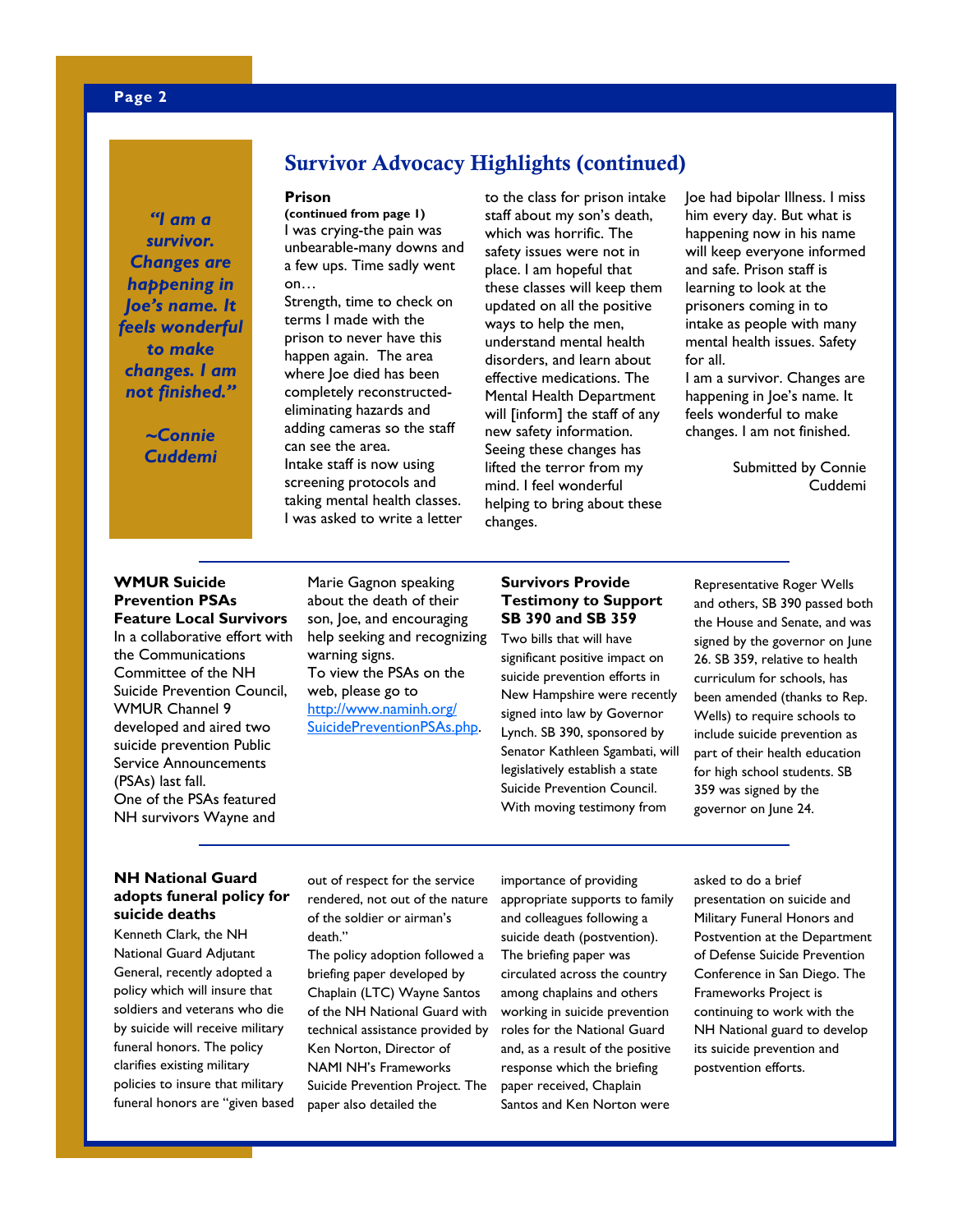# Resources for Survivors of Suicide

| <b>New Hampshire Survivors of Suicide Support Groups</b> |                                                                                                                                           |                                                                                                                                                                         |                                                                                                                             |  |
|----------------------------------------------------------|-------------------------------------------------------------------------------------------------------------------------------------------|-------------------------------------------------------------------------------------------------------------------------------------------------------------------------|-----------------------------------------------------------------------------------------------------------------------------|--|
| <b>Town/Location</b>                                     | <b>Group Name</b>                                                                                                                         | <b>Times/Format</b>                                                                                                                                                     | <b>NH Contact Information</b>                                                                                               |  |
| Concord<br><b>NH Hospital Association</b>                | <b>Concord Area SOS Group</b>                                                                                                             | 2nd Thursday of month<br>6:30-8:30 pm<br>Peer facilitated                                                                                                               | Sue Hill 435-5365<br>suehillnh@hotmail.com<br>Lisa MacNaughton 736-8604<br>(evenings and weekends)<br>lisamac@metrocast.net |  |
| Exeter<br><b>Seacoast Hospice</b>                        | Healing after Suicide for Children and<br><b>Families</b>                                                                                 | Adult: 6-week closed groups 2 times/<br>year<br>Children: 10-week, spring and fall<br>Peer facilitated                                                                  | Elaine Wiesman 778-7391<br>1-800-416-9207<br>ewiesman@seacoasthospice.org                                                   |  |
| Gorham<br><b>Family Resource Center</b>                  | North Country SOS Support Group                                                                                                           | 2nd Thursday of month<br>7:00-9:00 pm<br>Peer facilitated                                                                                                               | Diane Bunnell 752-5984 (evenings or<br>leave message)                                                                       |  |
| Hampstead                                                | Coping with a Loved One's<br><b>Suicide</b>                                                                                               | <b>Varies</b>                                                                                                                                                           | Dan Wells 329-5276<br>Dwells5@comcast.net<br>http://nhcopingwithsuicide.com                                                 |  |
| Keene<br>The Samaritans, Inc.                            | Safe Place Suicide Support Group                                                                                                          | 8-week closed groups, spring and fall;<br>"Surviving the holidays" support group<br>meets the weekend before<br>Thanksgiving through the first week<br>after January 1. | The Samaritans, Inc. 357-5510<br>www.samaritansnh.org                                                                       |  |
| Lebanon<br><b>Dartmouth Hitchcock Medical Center</b>     | <b>Upper Valley SOS Support Group</b>                                                                                                     | 2nd and 4th Thursday of month<br>$4:30$ pm<br>Peer facilitated                                                                                                          | 1-800-639-6095 (toll-free, 24/7)<br>uvsos@valley.net                                                                        |  |
| Greater Nashua Area<br>Merrimack Home Health and Hospice | The Greater Nashua Area Grieving<br><b>Survivors of Suicide</b>                                                                           | 1st Wednesday of month<br>6:30-8:00 pm<br><b>Peer facilitated</b>                                                                                                       | 320-0472<br>Leave message for call back                                                                                     |  |
| <b>North Conway</b>                                      | <b>SOS Bereavement Group</b>                                                                                                              | <b>Varies</b>                                                                                                                                                           | Rev. Anne Roser 356-7827                                                                                                    |  |
| Plymouth<br><b>Speare Memorial Hospital</b>              | <b>Plymouth Region SOSL</b>                                                                                                               | 2nd Tuesday of month<br>7:00-9:00 pm<br>Peer facilitated                                                                                                                | Marcia VanderMast 764-4352<br>(evenings or leave message)<br>Sue Brothers 481-0502                                          |  |
| <b>Nationwide</b>                                        | <b>Friends for Survival</b>                                                                                                               | <b>Telephone Support</b>                                                                                                                                                | 1-800-646-7322<br>Leave message for call back                                                                               |  |
|                                                          | **If you are interested in starting a SOS support group in your area or would like more information about existing groups, please contact | Becky McEnany at 225-5359, or by email at bmcenany @naminh.org                                                                                                          |                                                                                                                             |  |

| <b>Internet Resources for Survivors</b>                                               |                         |                                                                                |  |  |
|---------------------------------------------------------------------------------------|-------------------------|--------------------------------------------------------------------------------|--|--|
| National Alliance on Mental Illness-New Hampshire                                     | www.naminh.org          | Click on suicide prevention, then survivors                                    |  |  |
| American Foundation for the Prevention of Suicide (AFSP)                              | www.afsp.org            | Click on <i>surviving suicide loss</i> for general info and on-line<br>support |  |  |
| American Association of Suicidology (AAS)                                             | www.suicidology.org     | Click on <i>survivors</i>                                                      |  |  |
| GriefNet-an online support group                                                      | www.griefnet.org        | Click on adult support groups, then unique losses                              |  |  |
| <b>Suicide Prevention Advocacy Network (SPAN)</b>                                     | www.spanusa.org         | Click on survivor support or suicide prevention & survivor<br>resources        |  |  |
| SAVE-Suicide Awareness/Voices of Education                                            | www.save.org            | Click on coping with loss                                                      |  |  |
| Suicide Prevention Resource Network                                                   | www.sprc.org            |                                                                                |  |  |
| <b>Before Their Time</b><br>Music written/performed in memory of those who died young | www.beforetheirtime.org | All sales benefit New Hampshire suicide prevention efforts                     |  |  |

| <b>Emergency Numbers</b><br>For all urgent situations, call 911 or go to your local emergency room                  |                                                                     |  |  |
|---------------------------------------------------------------------------------------------------------------------|---------------------------------------------------------------------|--|--|
| New Hampshire Hotlines:                                                                                             | National Hotlines:                                                  |  |  |
| The Samaritans, Inc. 24-hour Hotlines: 603-357-5505, 603-924-7000,<br>1-877-583-8336 (NH toll-free 24-hour hotline) | National Suicide Prevention Lifeline: 1-800-273-TALK (8255)         |  |  |
| Headrest Teenline: 1-800-639-6095 (24-hour line)                                                                    | Friends for Survival: 1-800-646-7322 (9 am-7pm PST, Noon-10 pm EST) |  |  |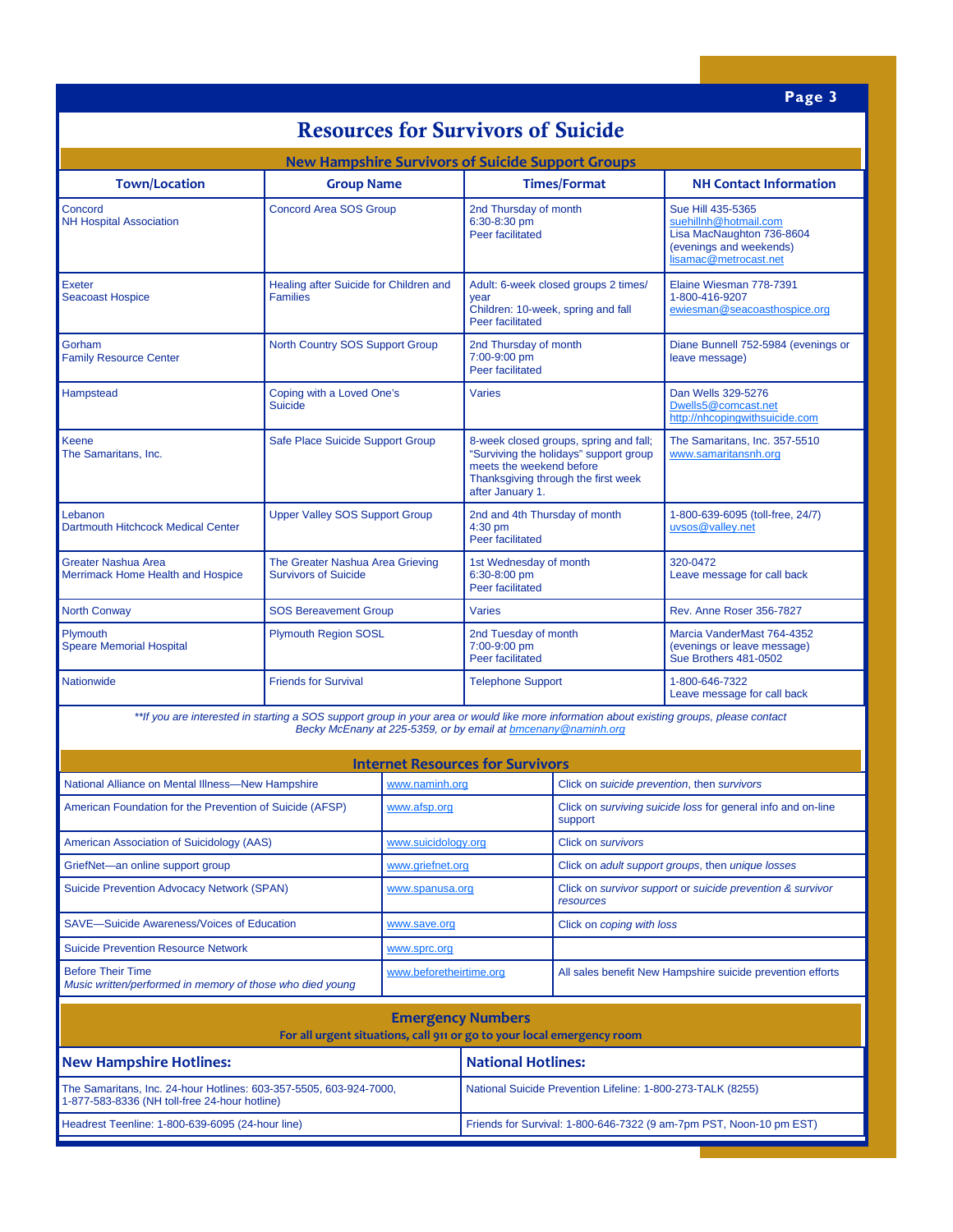#### **Do you want to get involved but don't know where to begin? Here are some ideas:**

- 1. Attend an event (Walks, AFSP teleconference, YSPA conference)
- 2. Join the NH Survivor email list
- 3. Participate in the Youth Suicide Prevention Assembly (YSPA)
- 4. Contribute to this newsletter
- 5. Exhibit or transport the Lifekeeper Quilt
- 6. Join the monthly survivor conference call
- 7. Join the NAMI Survivor Walk Team
- 8. Attend a support group or start your own
- 9. Let us know about stories on suicide in your local papers
- 10. Join the AFSP Survivor Outreach Program
- 11. Join the NH Survivors Speaker Bureau
- 12. Apply for CHH funds to start a new survivor resource

#### **To get involved, please contact Becky McEnany at 225-5359, or by email at bmcenany@naminh.org.**



15 Green Street Concord, NH 03301 603-225-5359 1-800-242-6264 www.naminh.org

# Upcoming Survivor Events

#### **West Central to Host Second Annual Firepower**

On Saturday and Sunday, **August 23 and 24**, West Central Behavioral Health will host its 6th annual Paddlepower—a fundraising, awareness-raising event designed to help prevent the tragedy of suicide. This year's event will also feature the second annual Firepower, a 30-hour quiet memorial and tribute to those who have died by suicide. The Lifekeeper Quilt will be displayed at Firepower again this year. For complete details, please visit the Paddlepower website at http://www.paddlepower.org.

#### **American Foundation for Suicide Prevention (AFSP) Hosts NH Out of the Darkness Walks**

AFSP will host an Out of the Darkness Walk for suicide prevention in Portsmouth on Saturday, **September 27** at 10:00 am. The walk begins at Pierce Island and will cover 2.5 miles. A second Out of the Darkness walk will be held in Hanover, hosted by Dartmouth College, on Sunday, **November 2**. All proceeds will benefit AFSP's suicide prevention efforts. Complete details and registration information are available online at www.outofthedarkness.org.

#### **NAMI Survivor Team Raises Awareness and Funds for NH Suicide Prevention and Mental Illness Efforts**

Join us as we walk together again this year to raise awareness and funding. Please go to www.nami.org/namiwalks08/NHP/

BeckyMcEnany and join our Survivor walk team (SOS Team), or to contribute. Everyone is welcome! The walk takes place on Sunday, **October 5** on the grounds of New Hampshire Hospital in Concord. Check-in begins at 9:30 am.

#### **2008 Youth Suicide Prevention Assembly (YSPA) Conference Planning Underway**

Save the date! The YSPA Annual Conference will return to the Waterville Valley Conference Center on Friday, **November 14**. YSPA's Education Committee has been diligently planning some great workshops, two of which will focus on survivors.

#### **National Survivors of Suicide Day AFSP Teleconference**

Saturday, **November 22** marks the 10th annual AFSP Survivors of Suicide Teleconference. With generous financial assistance from both the Hanover and Seacoast AFSP Out of the Darkness Walks, New Hampshire will be home to seven teleconference sites, which will be announced as the date draws closer. This is a time for anyone affected by suicide to gather for support, to watch the national teleconference with others who understand, and to share as much or as little as desired. To register, or for more information, please contact Becky McEnany at 225-5359, or by email at bmcenany@naminh.org. You may also watch the webcast online from your home computer; register by going to www.afsp.org.

#### **2008 NH SOS Community Calendar**

Please see articles for complete details

**8/23**: Paddlepower, Connecticut River

**8/24**: Firepower, Hanover

**9/03**: Greater Nashua Area GSOS first meeting, Merrimack

**9/27**: AFSP Out of the Darkness Walk, **Portsmouth** 

**10/5**: NAMI NH Walk, Concord

**11/2**: AFSP Out of the Darkness Walk, **Hanover** 

**11/14**: YSPA Conference, Waterville **Valley** 

**11/22**: AFSP National Survivors of Suicide Day Teleconference, statewide

**The New Hampshire Suicide Survivors Network** is a coalition of suicide survivors, joined by some mental health professionals, that is helping to publicize local and national resources that provide support to survivors of suicide (SOS). The survivor network is focused on helping each other with the unique, profound, lingering grief that suicide subjects us to, and which those who have not experienced death by suicide cannot understand.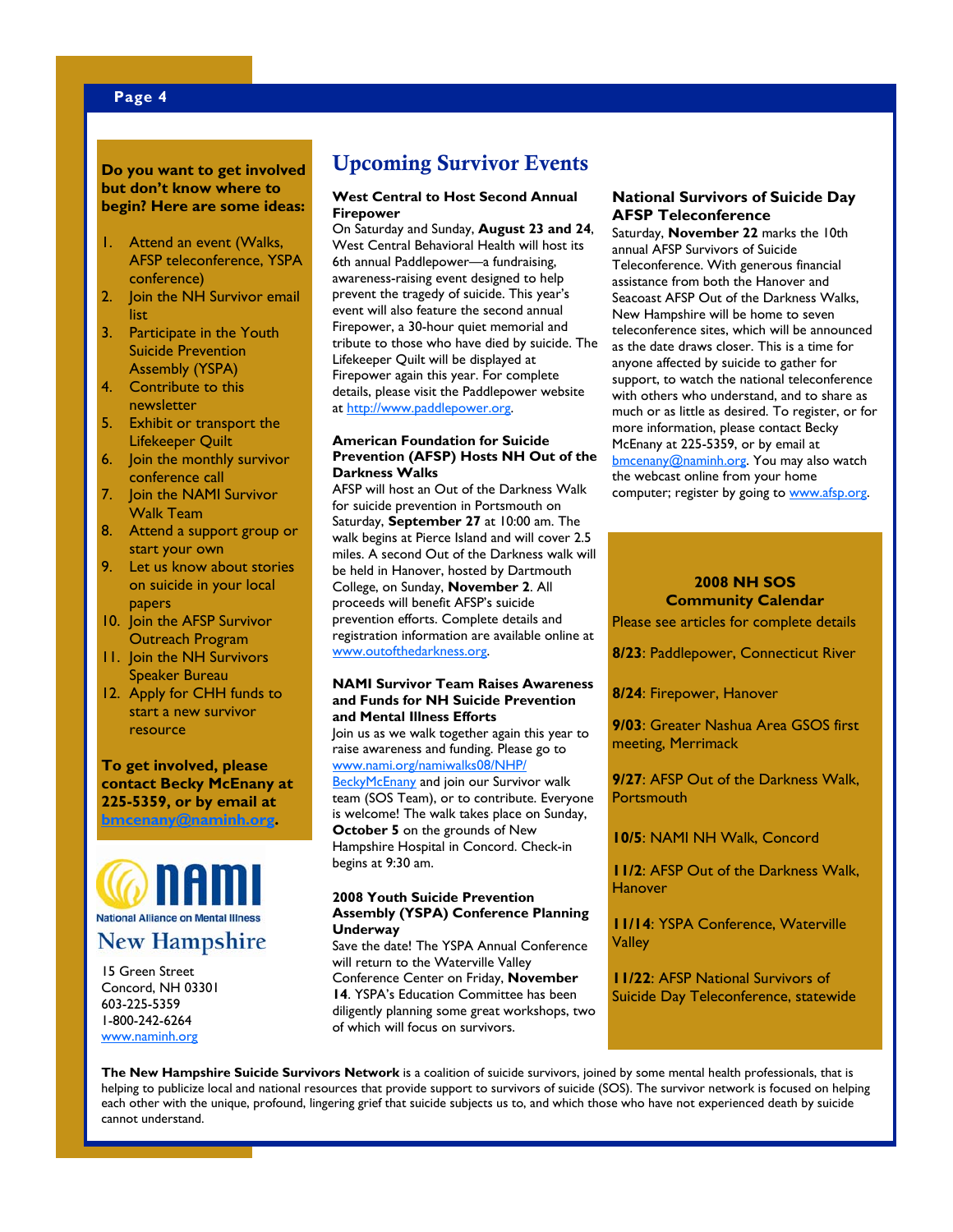# New Survivor Resources

#### **AFSP Launches Survivor Outreach Program in NH**

Last year, NH residents Marie and Wayne Gagnon, were among the first group of survivors to be trained by AFSP to provide outreach to newly bereaved survivors. This past March, eight additional NH survivors took part in the training and will join the Gagnons in expanding AFSP's capacity in NH to provide peer support to newly bereaved survivors. AFSP's Survivor Outreach Program is designed to help those who have recently lost a loved one to suicide by connecting them to local survivors who can provide shared understanding and support. A new survivor can access the program by contacting AFSP at 1- 800-979-AFSP.



#### **Catherine Greenleaf to Produce CD to Promote Healing**  NH resident Catherine Greenleaf, author of Healing

the Hurt Spirit-Daily Affirmations for People who have Lost a Loved

One to Suicide, is producing a CD of meditations and music. For details, please visit

Catherine's website at http://www.healingthehurtspirit.com.

#### **NH Funeral Directors Provided Resources for Suicide Survivors**

Funeral directors are in a unique position to be able to reach out to survivors early in their grief and help connect them to support. Following a suggestion made at a Frameworks Training for Funeral Directors at their Annual Meeting, resource folders for family members who have lost a loved one to suicide have now been provided to all funeral directors in NH. The folders contain information on grief, how to help children grieve, financial planning, survivor outreach, support groups, bibliography and a free copy of the CD *Before Their Time*. Contents of the survivor packet may be downloaded at the NAMI NH website at www.naminh.org. Click on "Suicide Prevention," and then click on "Survivors."

#### **Greater Nashua Area Grieving Survivors of Suicide Support Group to Host First Meeting in September**

Over the past several years, three NH survivors (Diane Bunnell, Marcia VanderMast, and Sue Brothers) have completed the Support Group Facilitator Training offered through

AFSP, and have started survivor support groups in their own communities. Maureen Sloan and Diane McEntee have completed the training and will join Marie Gagnon in starting a new Survivor Support Group in Nashua in Fall 2008. For more information about this group, please call 603-320-0472. All of the NH survivors completing the 2008 trainings were generously supported by funds raised by the Seacoast Chapter of AFSP at its fall Out of the Darkness Walk.

#### **New Website for Survivors in NH**

Members of the Hampstead Survivor of Suicide support group have launched a new website. The site was developed by Heather Wells, a Stonehill College student and the daughter of Dr. Roger Wells, a member of the NH House of Representatives. Roger co-leads the group with his son Dan and they meet every Friday from 4-5pm at the Hampstead library. Roger and Dan have led the support group for over 15 years, making it one of NH's longest running groups. They have also been involved in leadership roles with the AFSP. For more information or to view the website go to: http://nhcopingwithsuicide.com.

#### **Community Health and Healing (CHH) Funds Available**

The Youth Suicide Prevention Assembly (YSPA) and NAMI NH's Frameworks/Garrett Lee Smith project oversee the Community Health and Healing (CHH) Fund to provide supports to survivors and communities following a suicide death. Requests for funds are typically responded to within 48-72 hours. To find out more about the fund or to get an application go to the following link: http://naminh.org/documents/chhform.pdf.

#### **New Monthly Survivor Committee Conference Calls**

For the past several months, interested survivors have been meeting by conference call to discuss and offer help on survivor-related advocacy and support efforts around the state. This is a great opportunity to connect with other NH survivors about activities, find out what is happening, volunteer to help, and request help on starting something for survivors in your own community. If you would like to join the call, sign up for the survivor email list and you will be notified of the times, or contact Becky at **bmcenany@naminh.org**.

**The following resources are available on loan through the Family Resource Connection at NH State Library:** 

#### *Men Get Depression*

A community outreach DVD profiling men ages 18-30, 30- 55, and 55+ from the Men Get Depression national awareness campaign. (2008)

#### *What a Difference a Friend Makes*

PSAs for television, radio, and print for the Mental Health National Anti-Stigma campaign. (2007-2008)

#### *The Truth about Suicide*

AFSP has developed the 27 minute film *The Truth about Suicide: Real Stories of Depression in College* as an outgrowth of its commitment to support colleges and universities in implementing suicide prevention as an integral part of its ongoing campus activities and services.

#### *A Fierce Goodbye*

Hosted by folksinger Judy Collins, the DVD features family survivors of suicide who share personal stories of their trauma.

#### *A Life Saved*

This 10-minute video tells the true story of a suicide intervention performed by three boys who had just completed a suicide prevention unit called "Lifelines - A School-Based Response to Youth Suicide."

#### *There Ought to be a Law*

Cathy Crowley worked two full-time jobs and devoted all of her free time to her family before her teenage son Larry's death by suicide. *There Ought to Be A Law* shows Cathy's

**See Resources, page 6**